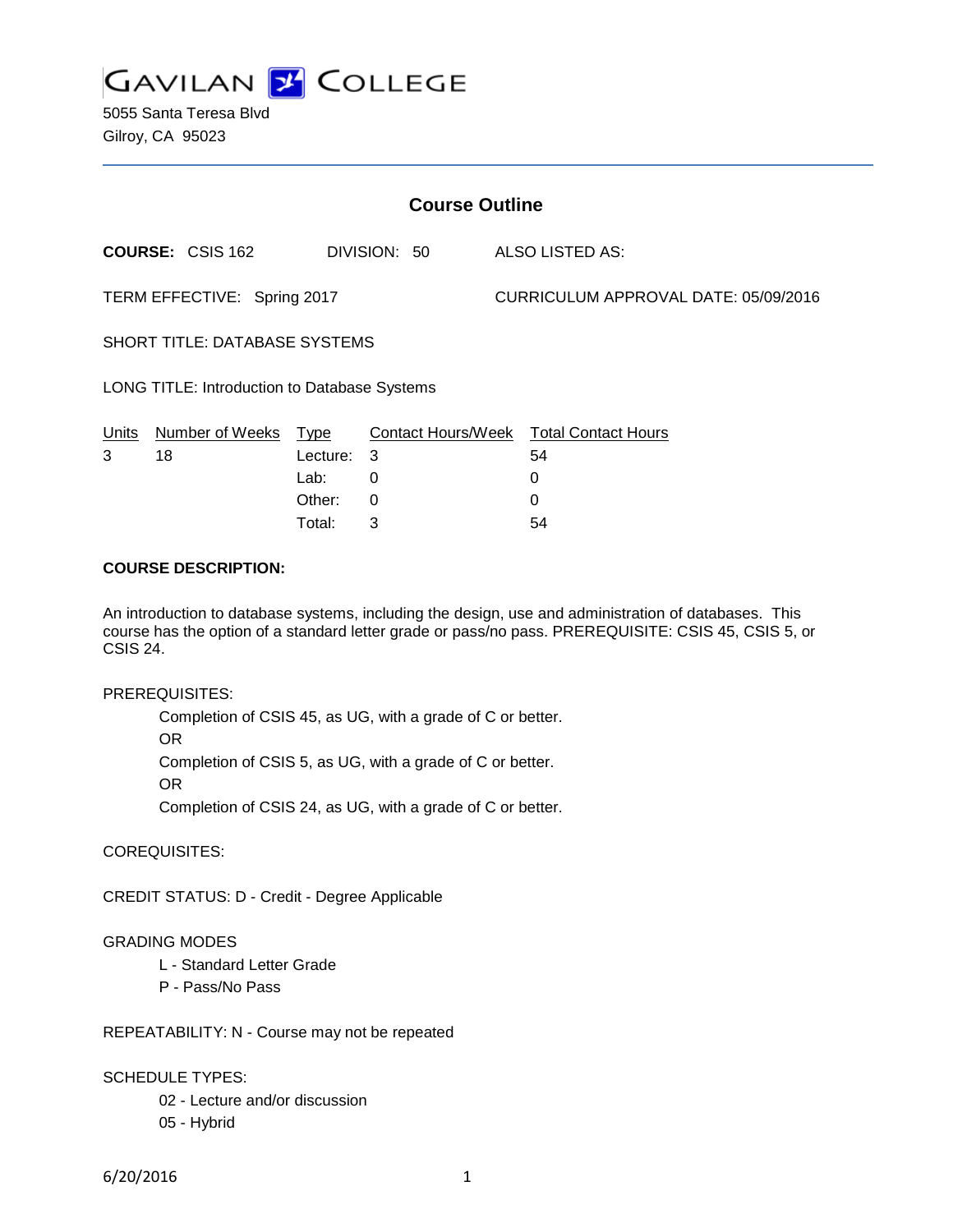## **STUDENT LEARNING OUTCOMES:**

1. Design conceptual databases using Entity-Relationship mode Measure: exams, discussions PLO: ILO: 7 GE-LO: Anticipated Year of Assessment: 2017 2. The student will explain the concept of normalization of a database. Measure: exams, discussions PLO: ILO: 7,2,1,4 GE-LO: Anticipated Year of Assessment: 2017 3. The student will write SQL queries and write programs that access a database. Measure: hands-on projects, problem-solving assignments PLO: ILO: 7, 3, 2 GE-LO: Anticipated Year of Assessment: 2017 4. The student will implement a relational database design. Measure: hands-on projects, problem-solving assignments PLO: ILO: 7, 2 GE-LO: Anticipated Year of Assessment: 2017 5. Student will describe the algorithms and data structures used in query evaluation and transaction processing. Measure: exams, discussions PLO: ILO: 7,2,1,4 GE-LO: **CONTENT, STUDENT PERFORMANCE OBJECTIVES, OUT-OF-CLASS ASSIGNMENTS**

Curriculum Approval Date: 05/09/2016 6 Hours Content: Introduction to Databases Databases and Database Users Database Systems Concepts and Architecture Conceptual Data Modeling and Database Design Data Modeling Using the Entity Relationship (ER) Model The Enhanced Entity Relationship (EER) Model Student Performance Objectives (SPO): Out-of-Class Assignments: Read text. Do assigned exercises. 6 Hours Content: The Relational Data Model and SQL The Relational Data Model and Relational Database Constraints Basic SQL

6/20/2016 2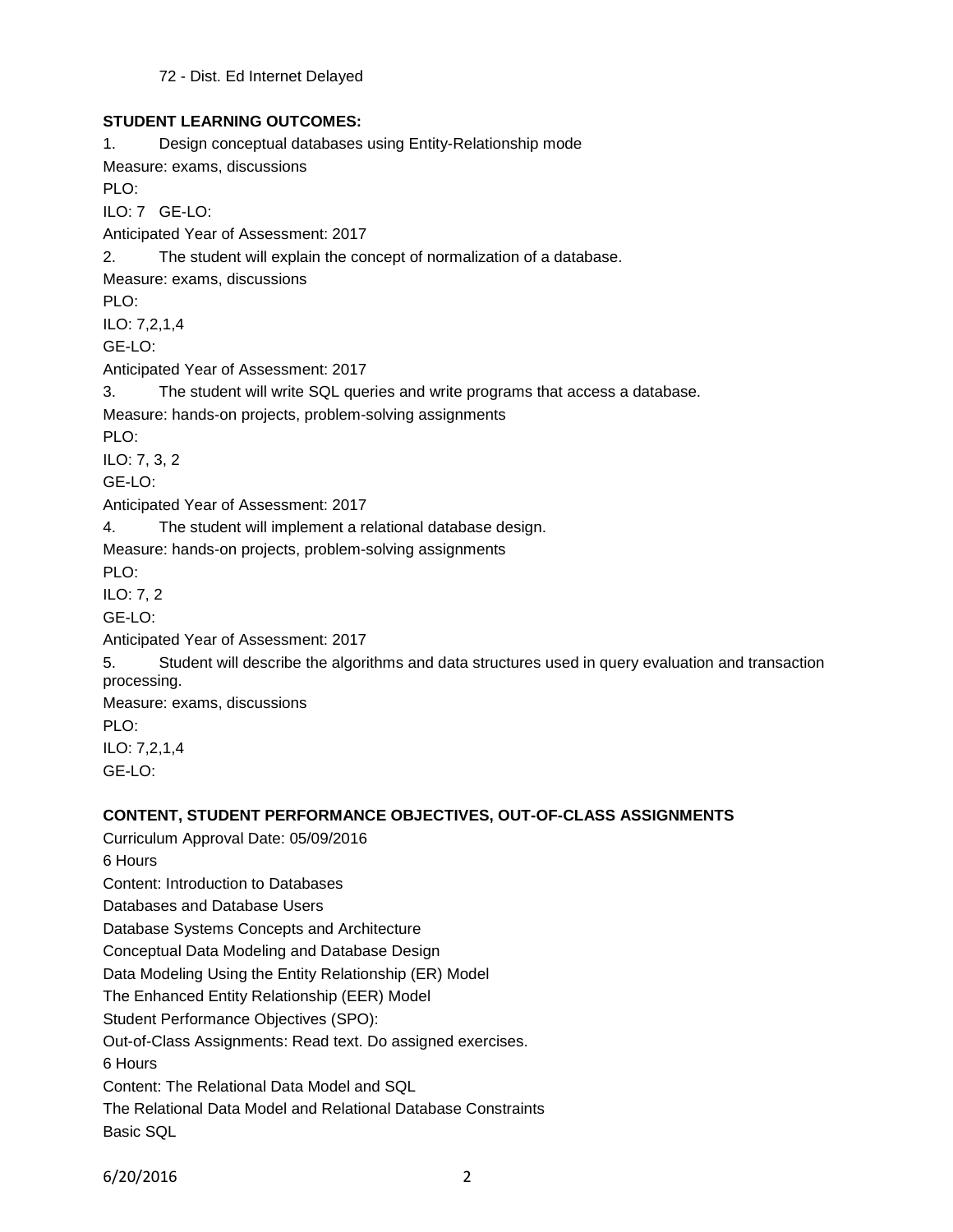Student Performance Objectives (SPO): Out-of-Class Assignments: Read text. Do assigned exercises. 6 Hours Content: More SQL: Complex Queries, Triggers, Views, and Schema Modification The Relational Algebra and Relational Calculus Relational Database Design by ER- and EER-to-Relational Mapping Student Performance Objectives (SPO): Out-of-Class Assignments: Read text. Do assigned exercises. 6 Hours Content: Database Programming Techniques Introduction to SQL Programming Techniques Web Database Programming Using PHP Student Performance Objectives (SPO): Out-of-Class Assignments: 6 Hours Content: Database Design Theory and Normalization Basics of Functional Dependencies and Normalization for Relational Databases Relational Database Design Algorithms and Further Dependencies Student Performance Objectives (SPO): Out-of-Class Assignments: 6 Hours Content: File Structures, Hashing, Indexing, and Physical Database Design Disc Storage, Basic File Structures, Hashing, and Modern Storage Architectures Indexing Structures for Files and Physical Database Design Student Performance Objectives (SPO): Out-of-Class Assignments: Read text. Do assigned exercises. 6 Hours Content: Query Processing and Optimization Strategies for Query Processing Query Optimization Student Performance Objectives (SPO): Out-of-Class Assignments: Read text. Do assigned exercises. 6 Hours Content: Transaction Processing, Concurrency Control, and Recovering Introduction to Transaction Processing Concepts and Theory Student Performance Objectives (SPO): Out-of-Class Assignments: Read text. Do assigned exercises. 4 Hours Content: Concurrency Control Techniques Database Recovery Techniques Student Performance Objectives (SPO): Out-of-Class Assignments: Read text. Do assigned exercises. 2 Hours

## **METHODS OF INSTRUCTION:**

lecture, hands-on projects and exercises, homework, quizzes, exams, discussion **METHODS OF EVALUATION:**

Category 1 - The types of writing assignments required: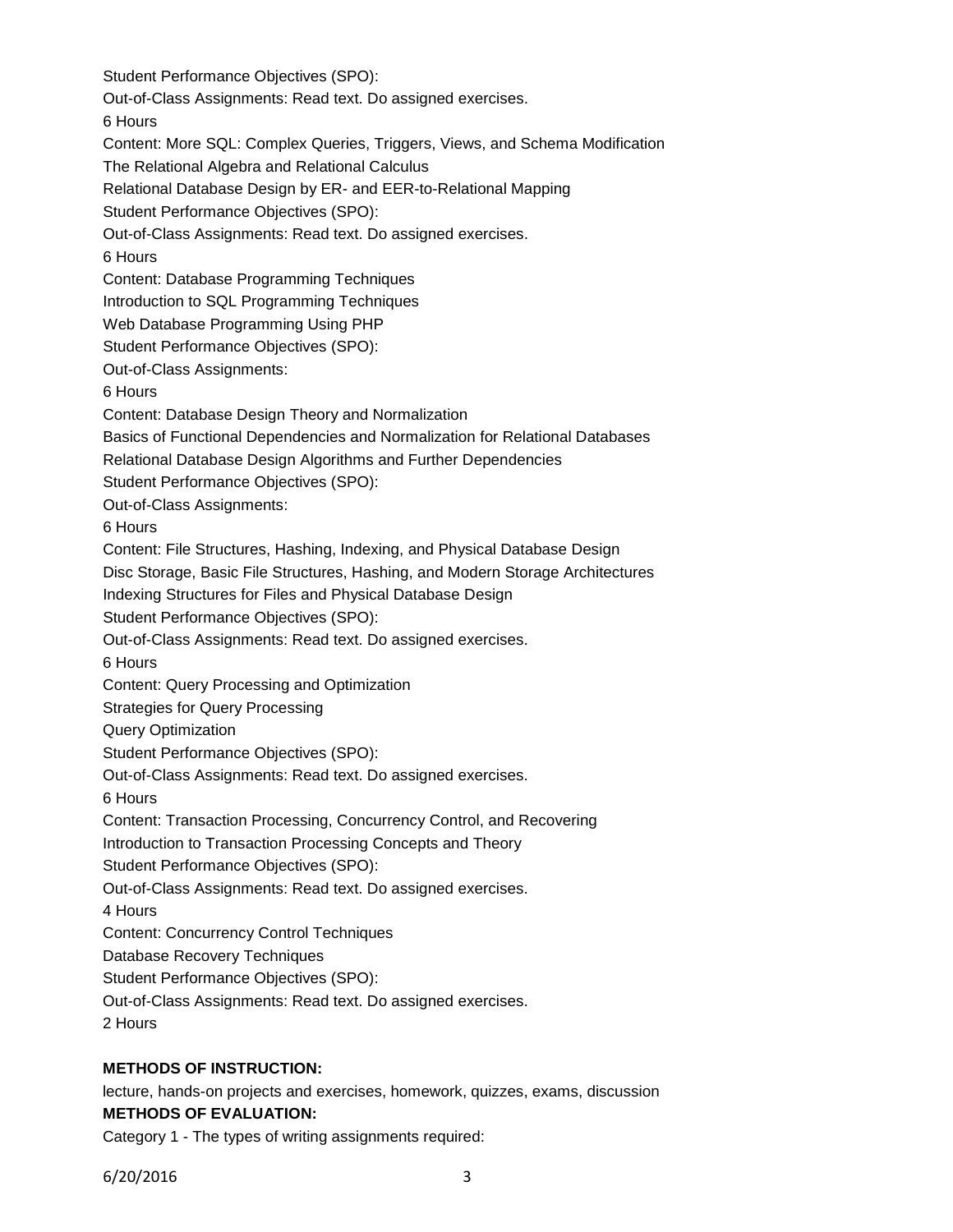Percent range of total grade: 0 % to %

If this is a degree applicable course, but substantial writing assignments are NOT appropriate, indicate reason:

Course is primarily computational

Course primarily involves skill demonstration or problem solving

Category 2 - The problem-solving assignments required:

Percent range of total grade: 30 % to 80 %

Homework Problems

Lab Reports

Quizzes

Exams

Other:

Category 3 - The types of skill demonstrations required:

Percent range of total grade: 20 % to 40 %

Performance Exams

Category 4 - The types of objective examinations used in the course:

Percent range of total grade: 10 % to 20 %

Multiple Choice

True/False

Matching Items

Completion

## **REPRESENTATIVE TEXTBOOKS:**

Required: Ramez Elmasri, Shamkant B. Navathe, Fundamentals of Database Systems, Pearson, 2016. Or other appropriate college level text.

Reading level of text, Grade: 12+ Verified by: ev Other textbooks or materials to be purchased by the student: none

# **ARTICULATION and CERTIFICATE INFORMATION**

Associate Degree: CSU GE: IGETC: CSU TRANSFER: Transferable CSU, effective 201730 UC TRANSFER: Not Transferable

# **SUPPLEMENTAL DATA:**

Basic Skills: N Classification: Y Noncredit Category: Y Cooperative Education: Program Status: 2 Stand-alone Special Class Status: N CAN: CAN Sequence:

6/20/2016 4